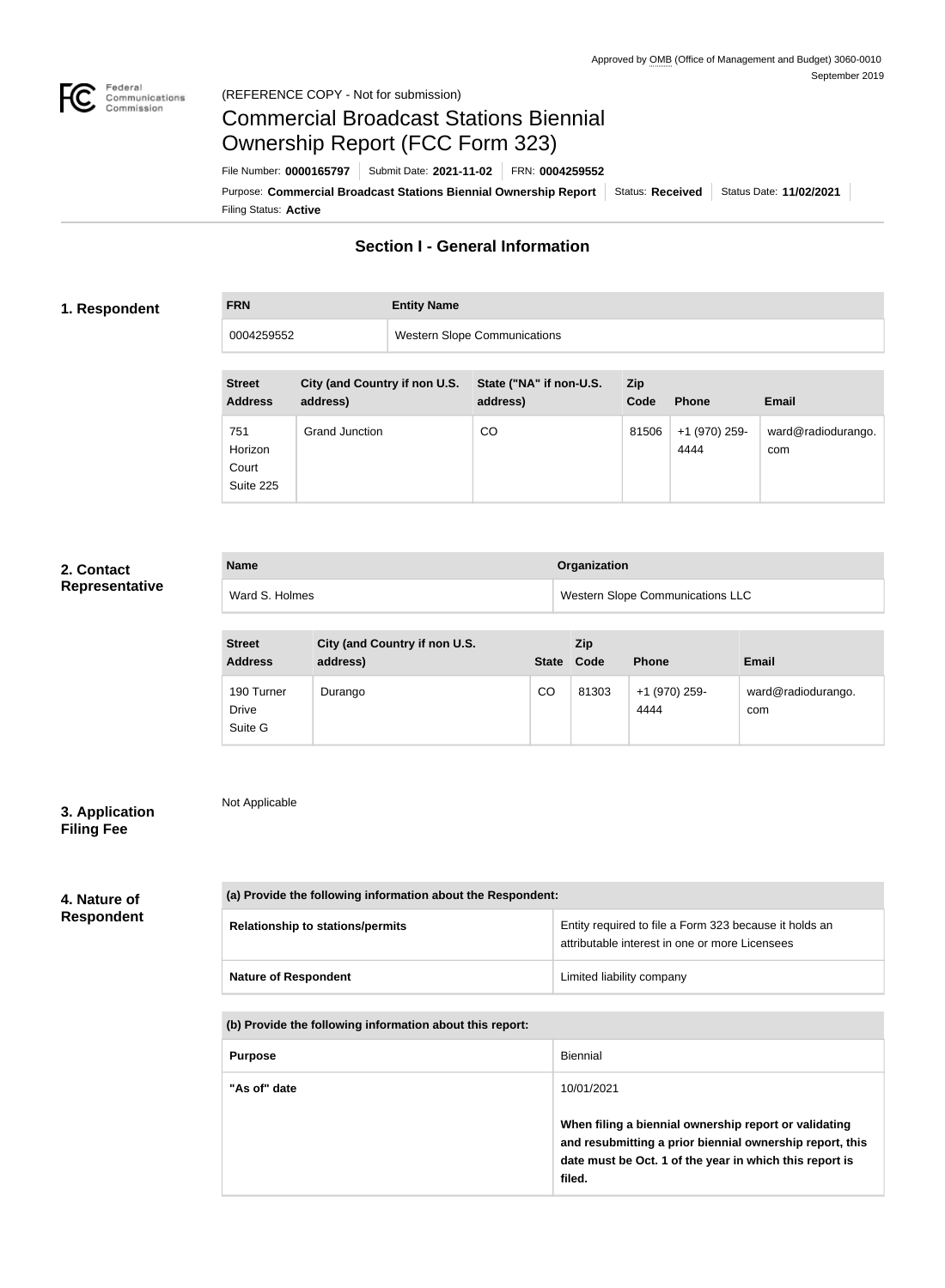#### **Respondent is filing this report to cover the following Licensee(s) and station(s):**

| Licensee/Permittee Name             | <b>FRN</b> |
|-------------------------------------|------------|
| <b>Western Slope Communications</b> | 0004259552 |

| Fac. ID No. | <b>Call Sign</b> | <b>City</b>                 | <b>State</b> | <b>Service</b> |
|-------------|------------------|-----------------------------|--------------|----------------|
| 41273       | <b>K292CY</b>    | <b>RIFLE</b>                | CO           | <b>FX</b>      |
| 71957       | KZKS-FM1         | <b>GRAND JUNCTION</b>       | CO           | <b>FB</b>      |
| 71958       | KZKS-FM3         | <b>GLENWOOD SPRINGS</b>     | CO           | <b>FB</b>      |
| 71959       | <b>KZKS</b>      | <b>RIFLE</b>                | CO           | <b>FM</b>      |
| 71960       | <b>KRGS</b>      | <b>RIFLE</b>                | CO           | AM             |
| 71961       | KZKS-FM2         | CARBONDALE                  | CO           | <b>FB</b>      |
| 84266       | <b>KAYW</b>      | <b>MEEKER</b>               | CO           | <b>FM</b>      |
| 88077       | <b>KRVG</b>      | <b>GLENWOOD SPRINGS</b>     | CO           | <b>FM</b>      |
| 132921      | KRVG-FM1         | <b>WEST GLENWOOD SPRING</b> | CO           | <b>FB</b>      |
| 148915      | <b>K292HA</b>    | <b>MONTROSE</b>             | CO           | <b>FX</b>      |

# **Section II – Biennial Ownership Information**

**1. 47 C.F.R. Section 73.3613 and Other Documents**

Licensee Respondents that hold authorizations for one or more full power television, AM, and/or FM stations should list all contracts and other instruments set forth in 47 C.F.R. Section 73.3613(a) through (c) for the facility or facilities listed on this report. In addition, attributable Local Marketing Agreements (LMAs) and attributable Joint Sales Agreements (JSAs) must be disclosed by the licensee of the brokering station on its ownership report. If the agreement is an attributable LMA, an attributable JSA, or a network affiliation agreement, check the appropriate box. Otherwise, select "Other." Non-Licensee Respondents, as well as Licensee Respondents that only hold authorizations for Class A television and/or low power television stations, should select "Not Applicable" in response to this question.

Not Applicable.

**2. Ownership Interests**

**(a)** Ownership Interests. This Question requires Respondents to enter detailed information about ownership interests by generating a series of subforms. Answer each question on each subform. The first subform listing should be for the Respondent itself. If the Respondent is not a natural person, also list each of the officers, directors, stockholders, non-insulated partners, non-insulated members, and any other persons or entities with a direct attributable interest in the Respondent pursuant to the standards set forth in 47 C.F.R. Section 73.3555. (A "direct" interest is one that is not held through any intervening companies or entities.) List each interest holder with a direct attributable interest in the Respondent separately.

Leave the percentage of total assets (Equity Debt Plus) field blank for an interest holder unless that interest holder has an attributable interest in the Respondent solely on the basis of the Commission's Equity Debt Plus attribution standard, 47 C.F.R. Section 73.3555, Note 2(i).

In the case of vertical or indirect ownership structures, list only those interests in the Respondent that also represent an attributable interest in the Licensee(s) for which the report is being submitted.

Entities that are part of an organizational structure that includes holding companies or other forms of indirect ownership must file separate ownership reports. In such a structure do not report, or file a separate report for, any interest holder that does not have an attributable interest in the Licensee(s) for which the report is being submitted.

Please see the Instructions for further detail concerning interests that must be reported in response to this question.

The Respondent must provide an FCC Registration Number for each interest holder reported in response to this question. Please see the Instructions for detailed information and guidance concerning this requirement.

| <b>Ownership Information</b> |            |  |  |  |
|------------------------------|------------|--|--|--|
| <b>FRN</b>                   | 0004259552 |  |  |  |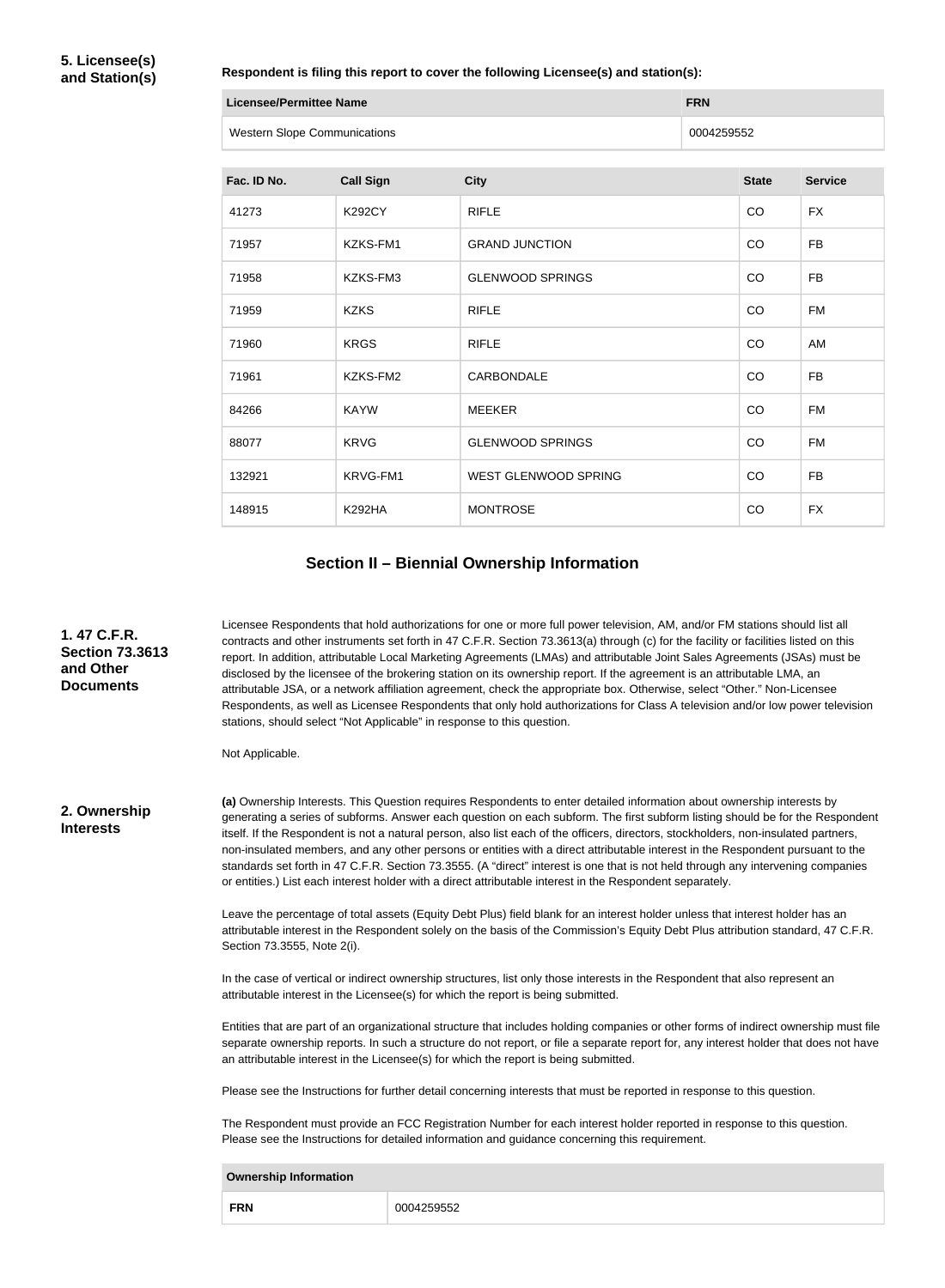| <b>Entity Name</b>                                                                                                                | <b>Western Slope Communications</b>                     |                       |                            |  |
|-----------------------------------------------------------------------------------------------------------------------------------|---------------------------------------------------------|-----------------------|----------------------------|--|
| <b>Address</b>                                                                                                                    | PO Box                                                  |                       |                            |  |
|                                                                                                                                   | Street 1                                                | 751 Horizon Court     |                            |  |
|                                                                                                                                   | <b>Street 2</b>                                         | Suite 225             |                            |  |
|                                                                                                                                   | <b>City</b>                                             | <b>Grand Junction</b> |                            |  |
|                                                                                                                                   | State ("NA" if non-U.S.<br>address)                     | CO                    |                            |  |
|                                                                                                                                   | <b>Zip/Postal Code</b>                                  | 81506                 |                            |  |
|                                                                                                                                   | Country (if non-U.S.<br>address)                        | <b>United States</b>  |                            |  |
| <b>Listing Type</b>                                                                                                               | Respondent                                              |                       |                            |  |
| <b>Positional Interests</b><br>(check all that apply)                                                                             | Respondent                                              |                       |                            |  |
| <b>Tribal Nation or Tribal</b><br><b>Entity</b>                                                                                   | Interest holder is not a Tribal nation or Tribal entity |                       |                            |  |
| <b>Interest Percentages</b><br>(enter percentage values                                                                           | Voting                                                  | 0.0%                  | <b>Jointly Held?</b><br>No |  |
| from 0.0 to 100.0)                                                                                                                | <b>Equity</b>                                           | 0.0%                  |                            |  |
|                                                                                                                                   | <b>Total assets (Equity Debt</b><br>Plus)               | 0.0%                  |                            |  |
| Does interest holder have an attributable interest in one or more broadcast stations<br>Yes<br>that do not appear on this report? |                                                         |                       |                            |  |

| <b>FRN</b>                                                                 | 0020004024                          |                        |  |  |
|----------------------------------------------------------------------------|-------------------------------------|------------------------|--|--|
| <b>Name</b>                                                                | Allen H. Brill                      |                        |  |  |
| <b>Address</b>                                                             | PO Box                              |                        |  |  |
|                                                                            | <b>Street 1</b>                     | 745 Lexington          |  |  |
|                                                                            | <b>Street 2</b>                     | 14th Floor             |  |  |
|                                                                            | <b>City</b>                         | New York               |  |  |
|                                                                            | State ("NA" if non-U.S.<br>address) | <b>NY</b>              |  |  |
|                                                                            | <b>Zip/Postal Code</b>              | 10017                  |  |  |
|                                                                            | Country (if non-U.S.<br>address)    | <b>United States</b>   |  |  |
| <b>Listing Type</b>                                                        | Other Interest Holder               |                        |  |  |
| <b>Positional Interests</b><br>(check all that apply)                      | Officer                             |                        |  |  |
| Citizenship, Gender,                                                       | <b>Citizenship</b>                  | US                     |  |  |
| <b>Ethnicity, and Race</b><br><b>Information (Natural</b><br>Persons Only) | Gender                              | Male                   |  |  |
|                                                                            | <b>Ethnicity</b>                    | Not Hispanic or Latino |  |  |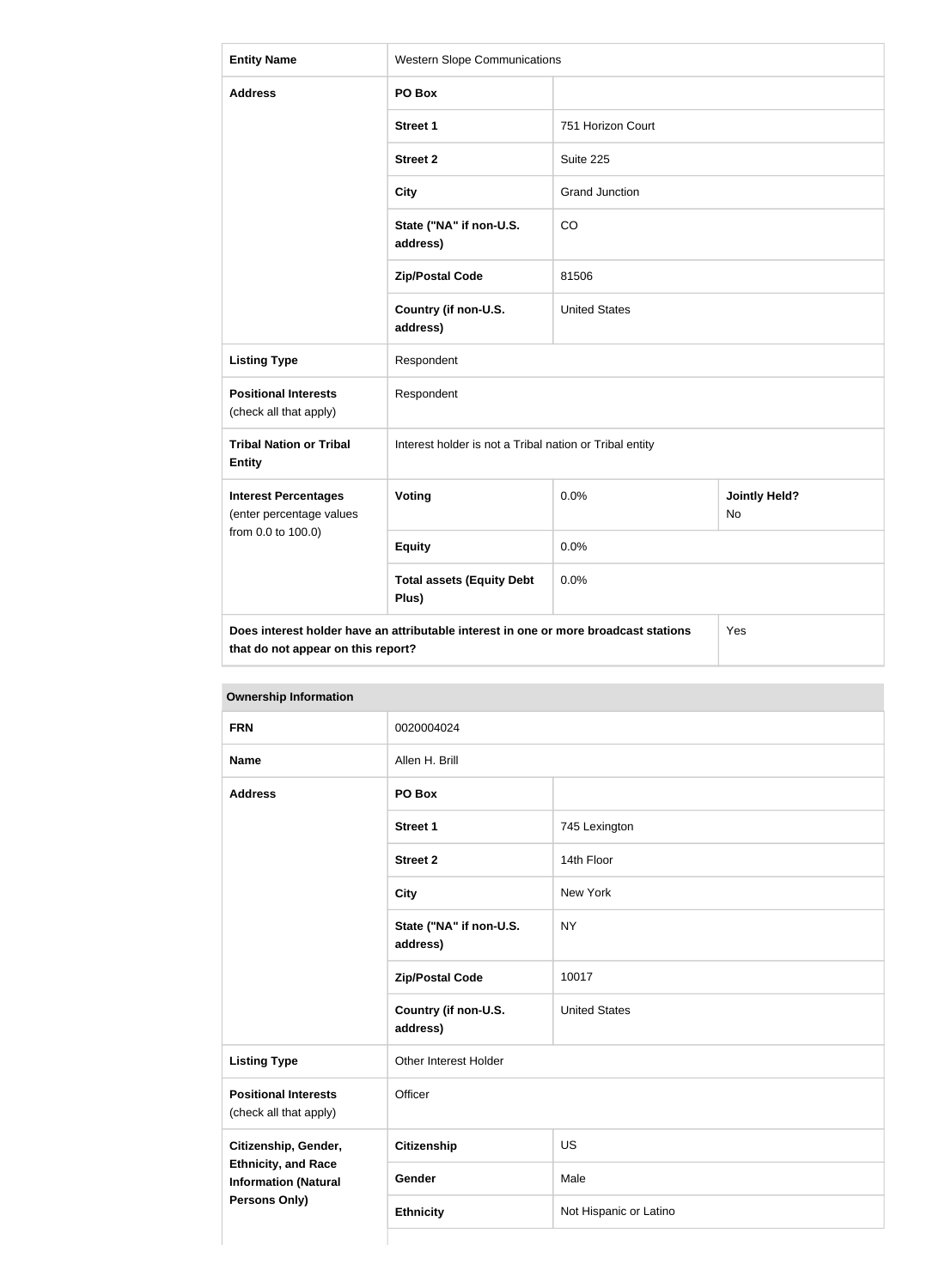|                                                                                                                            | Race                                      | White |                             |  |
|----------------------------------------------------------------------------------------------------------------------------|-------------------------------------------|-------|-----------------------------|--|
| <b>Interest Percentages</b><br>(enter percentage values<br>from 0.0 to 100.0)                                              | <b>Voting</b>                             | 48.9% | <b>Jointly Held?</b><br>No. |  |
|                                                                                                                            | <b>Equity</b>                             | 48.9% |                             |  |
|                                                                                                                            | <b>Total assets (Equity Debt</b><br>Plus) | 48.9% |                             |  |
| Does interest holder have an attributable interest in one or more broadcast stations<br>that do not appear on this report? | Yes                                       |       |                             |  |

| <b>Ownership Information</b>                                                                                                      |                                           |                                      |  |  |  |
|-----------------------------------------------------------------------------------------------------------------------------------|-------------------------------------------|--------------------------------------|--|--|--|
| <b>FRN</b>                                                                                                                        | 0020003992                                |                                      |  |  |  |
| <b>Name</b>                                                                                                                       | Paul Greenberg                            |                                      |  |  |  |
| <b>Address</b>                                                                                                                    | PO Box                                    |                                      |  |  |  |
|                                                                                                                                   | <b>Street 1</b>                           | 703 Oakhurst                         |  |  |  |
|                                                                                                                                   | <b>Street 2</b>                           |                                      |  |  |  |
|                                                                                                                                   | <b>City</b>                               | <b>Beverley Hills</b>                |  |  |  |
|                                                                                                                                   | State ("NA" if non-U.S.<br>address)       | CA                                   |  |  |  |
|                                                                                                                                   | <b>Zip/Postal Code</b>                    | 90210                                |  |  |  |
|                                                                                                                                   | Country (if non-U.S.<br>address)          | <b>United States</b>                 |  |  |  |
| <b>Listing Type</b>                                                                                                               | Other Interest Holder                     |                                      |  |  |  |
| <b>Positional Interests</b><br>(check all that apply)                                                                             | LC/LLC/PLLC Member                        |                                      |  |  |  |
| Citizenship, Gender,                                                                                                              | <b>Citizenship</b>                        | <b>US</b>                            |  |  |  |
| <b>Ethnicity, and Race</b><br><b>Information (Natural</b>                                                                         | Gender                                    | Male                                 |  |  |  |
| <b>Persons Only)</b>                                                                                                              | <b>Ethnicity</b>                          | Not Hispanic or Latino               |  |  |  |
|                                                                                                                                   | Race                                      | White                                |  |  |  |
| <b>Interest Percentages</b><br>(enter percentage values                                                                           | Voting                                    | 23.5%<br><b>Jointly Held?</b><br>Yes |  |  |  |
| from 0.0 to 100.0)                                                                                                                | <b>Equity</b>                             | 23.5%                                |  |  |  |
|                                                                                                                                   | <b>Total assets (Equity Debt</b><br>Plus) | 23.5%                                |  |  |  |
| Does interest holder have an attributable interest in one or more broadcast stations<br>Yes<br>that do not appear on this report? |                                           |                                      |  |  |  |

# **Ownership Information**

| <b>FRN</b>         | 0020005369                    |              |
|--------------------|-------------------------------|--------------|
| <b>Entity Name</b> | Fabrikant International Corp. |              |
| <b>Address</b>     | PO Box                        |              |
|                    | <b>Street 1</b>               | 460 Park Ave |
|                    |                               |              |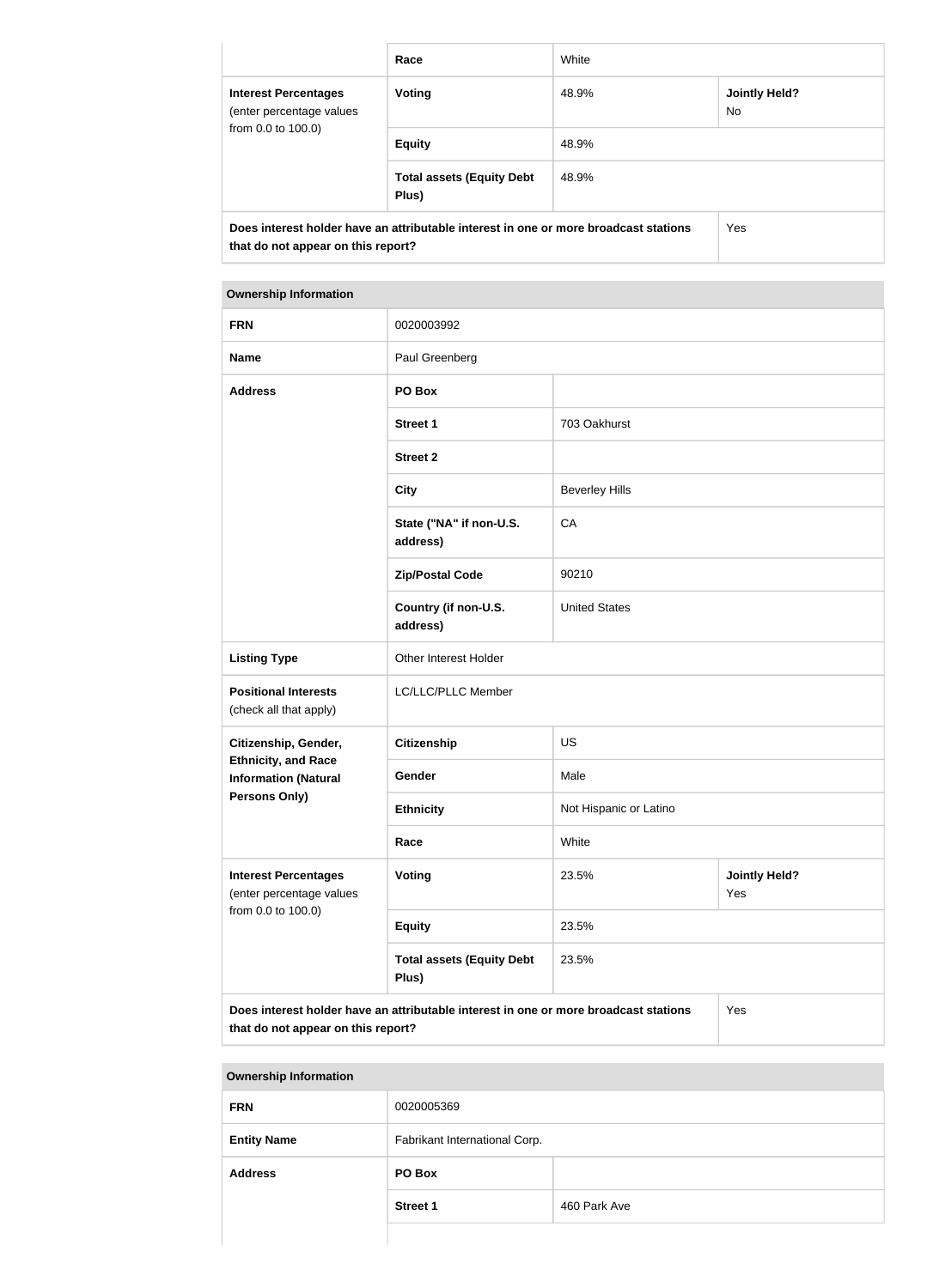|                                                                                                                            | <b>Street 2</b>                                         | 12th Floor           |                            |
|----------------------------------------------------------------------------------------------------------------------------|---------------------------------------------------------|----------------------|----------------------------|
|                                                                                                                            | <b>City</b>                                             | <b>New York</b>      |                            |
|                                                                                                                            | State ("NA" if non-U.S.<br>address)                     | <b>NY</b>            |                            |
|                                                                                                                            | <b>Zip/Postal Code</b>                                  | 10022                |                            |
|                                                                                                                            | Country (if non-U.S.<br>address)                        | <b>United States</b> |                            |
| <b>Listing Type</b>                                                                                                        | <b>Other Interest Holder</b>                            |                      |                            |
| <b>Positional Interests</b><br>(check all that apply)                                                                      | LC/LLC/PLLC Member                                      |                      |                            |
| <b>Tribal Nation or Tribal</b><br><b>Entity</b>                                                                            | Interest holder is not a Tribal nation or Tribal entity |                      |                            |
| <b>Interest Percentages</b><br>(enter percentage values                                                                    | Voting                                                  | 18.9%                | <b>Jointly Held?</b><br>No |
| from 0.0 to 100.0)                                                                                                         | <b>Equity</b>                                           | 18.9%                |                            |
|                                                                                                                            | <b>Total assets (Equity Debt</b><br>Plus)               | 18.9%                |                            |
| Does interest holder have an attributable interest in one or more broadcast stations<br>that do not appear on this report? |                                                         | Yes                  |                            |

# **Ownership Information**

| <b>FRN</b>                                                | 0020005757                          |                        |                            |
|-----------------------------------------------------------|-------------------------------------|------------------------|----------------------------|
| <b>Name</b>                                               | Jessie Brill                        |                        |                            |
| <b>Address</b>                                            | PO Box                              |                        |                            |
|                                                           | <b>Street 1</b>                     | 201 Stonewall          |                            |
|                                                           | <b>Street 2</b>                     |                        |                            |
|                                                           | <b>City</b>                         | Berkeley               |                            |
|                                                           | State ("NA" if non-U.S.<br>address) | CA                     |                            |
|                                                           | <b>Zip/Postal Code</b>              | 94705                  |                            |
|                                                           | Country (if non-U.S.<br>address)    | <b>United States</b>   |                            |
| <b>Listing Type</b>                                       | Other Interest Holder               |                        |                            |
| <b>Positional Interests</b><br>(check all that apply)     | LC/LLC/PLLC Member                  |                        |                            |
| Citizenship, Gender,                                      | Citizenship                         | <b>US</b>              |                            |
| <b>Ethnicity, and Race</b><br><b>Information (Natural</b> | Gender                              | Male                   |                            |
| Persons Only)                                             | <b>Ethnicity</b>                    | Not Hispanic or Latino |                            |
|                                                           | Race                                | White                  |                            |
| <b>Interest Percentages</b><br>(enter percentage values   | <b>Voting</b>                       | 3.8%                   | <b>Jointly Held?</b><br>No |
| from 0.0 to 100.0)                                        |                                     |                        |                            |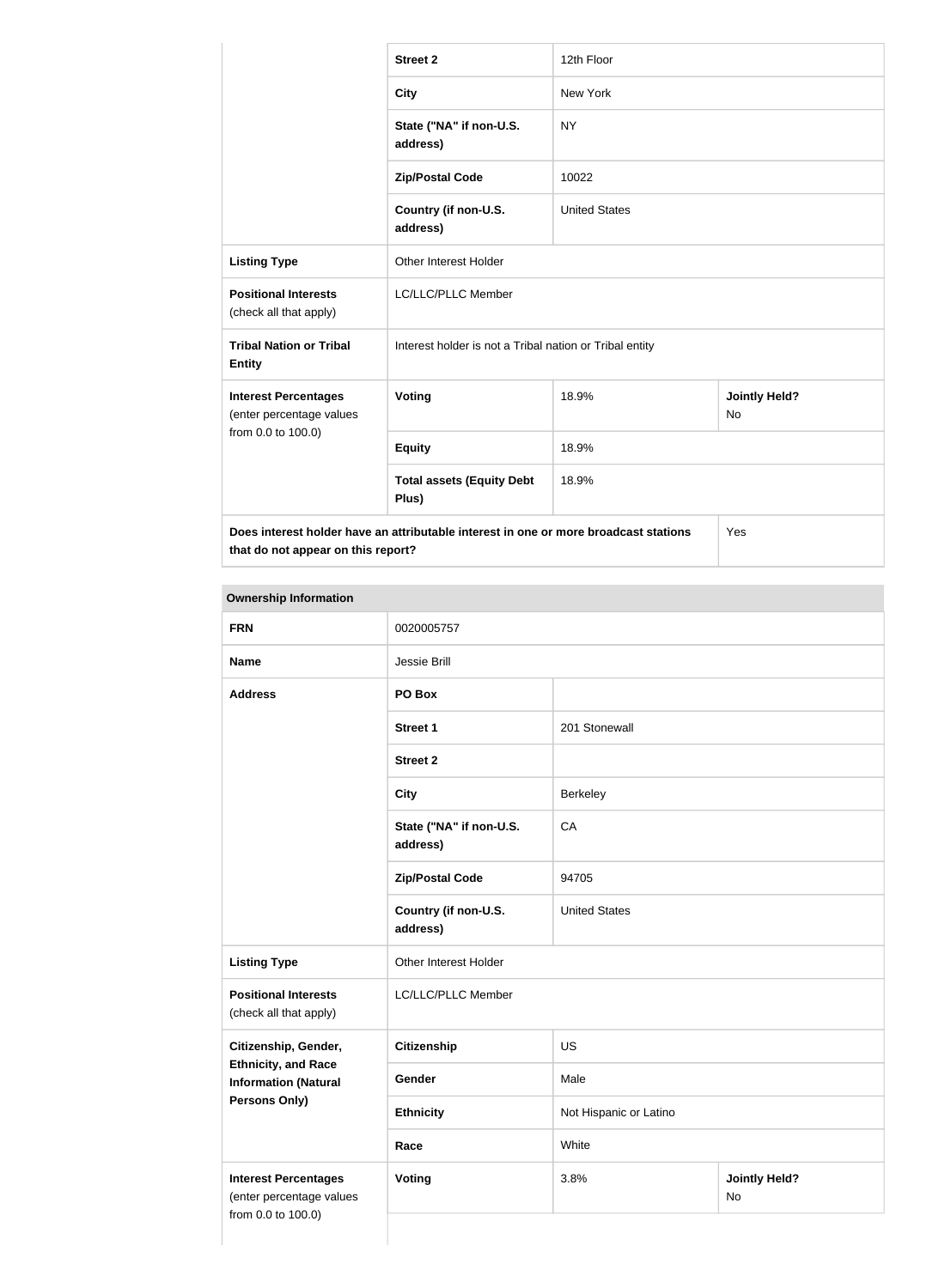|                                                                                      | <b>Equity</b>                             | 3.8%    |  |
|--------------------------------------------------------------------------------------|-------------------------------------------|---------|--|
|                                                                                      | <b>Total assets (Equity Debt</b><br>Plus) | $3.8\%$ |  |
| Does interest holder have an attributable interest in one or more broadcast stations |                                           | Yes     |  |

| <b>Ownership Information</b>                                                                                                      |                                           |                                    |  |
|-----------------------------------------------------------------------------------------------------------------------------------|-------------------------------------------|------------------------------------|--|
| <b>FRN</b>                                                                                                                        | 0019968346                                |                                    |  |
| <b>Name</b>                                                                                                                       | <b>Elliot Meisel</b>                      |                                    |  |
| <b>Address</b>                                                                                                                    | PO Box                                    |                                    |  |
|                                                                                                                                   | <b>Street 1</b>                           | 845 Third Ave                      |  |
|                                                                                                                                   | <b>Street 2</b>                           | 16th Floor                         |  |
|                                                                                                                                   | <b>City</b>                               | New York                           |  |
|                                                                                                                                   | State ("NA" if non-U.S.<br>address)       | <b>NY</b>                          |  |
|                                                                                                                                   | <b>Zip/Postal Code</b>                    | 10022                              |  |
|                                                                                                                                   | Country (if non-U.S.<br>address)          | <b>United States</b>               |  |
| <b>Listing Type</b>                                                                                                               | Other Interest Holder                     |                                    |  |
| <b>Positional Interests</b><br>(check all that apply)                                                                             | LC/LLC/PLLC Member                        |                                    |  |
| Citizenship, Gender,                                                                                                              | <b>Citizenship</b>                        | US                                 |  |
| <b>Ethnicity, and Race</b><br><b>Information (Natural</b>                                                                         | Gender                                    | Male                               |  |
| Persons Only)                                                                                                                     | <b>Ethnicity</b>                          | Not Hispanic or Latino             |  |
|                                                                                                                                   | Race                                      | White                              |  |
| <b>Interest Percentages</b><br>(enter percentage values<br>from 0.0 to 100.0)                                                     | Voting                                    | 2.8%<br><b>Jointly Held?</b><br>No |  |
|                                                                                                                                   | <b>Equity</b>                             | 2.8%                               |  |
|                                                                                                                                   | <b>Total assets (Equity Debt</b><br>Plus) | 2.8%                               |  |
| Does interest holder have an attributable interest in one or more broadcast stations<br>Yes<br>that do not appear on this report? |                                           |                                    |  |

#### **Ownership Information**

**that do not appear on this report?**

| <b>FRN</b>     | 0020005724      |             |
|----------------|-----------------|-------------|
| Name           | Carolyn Green   |             |
| <b>Address</b> | PO Box          |             |
|                | <b>Street 1</b> | 1354 Kremer |
|                | <b>Street 2</b> |             |
|                | <b>City</b>     | Bayfield    |
|                |                 |             |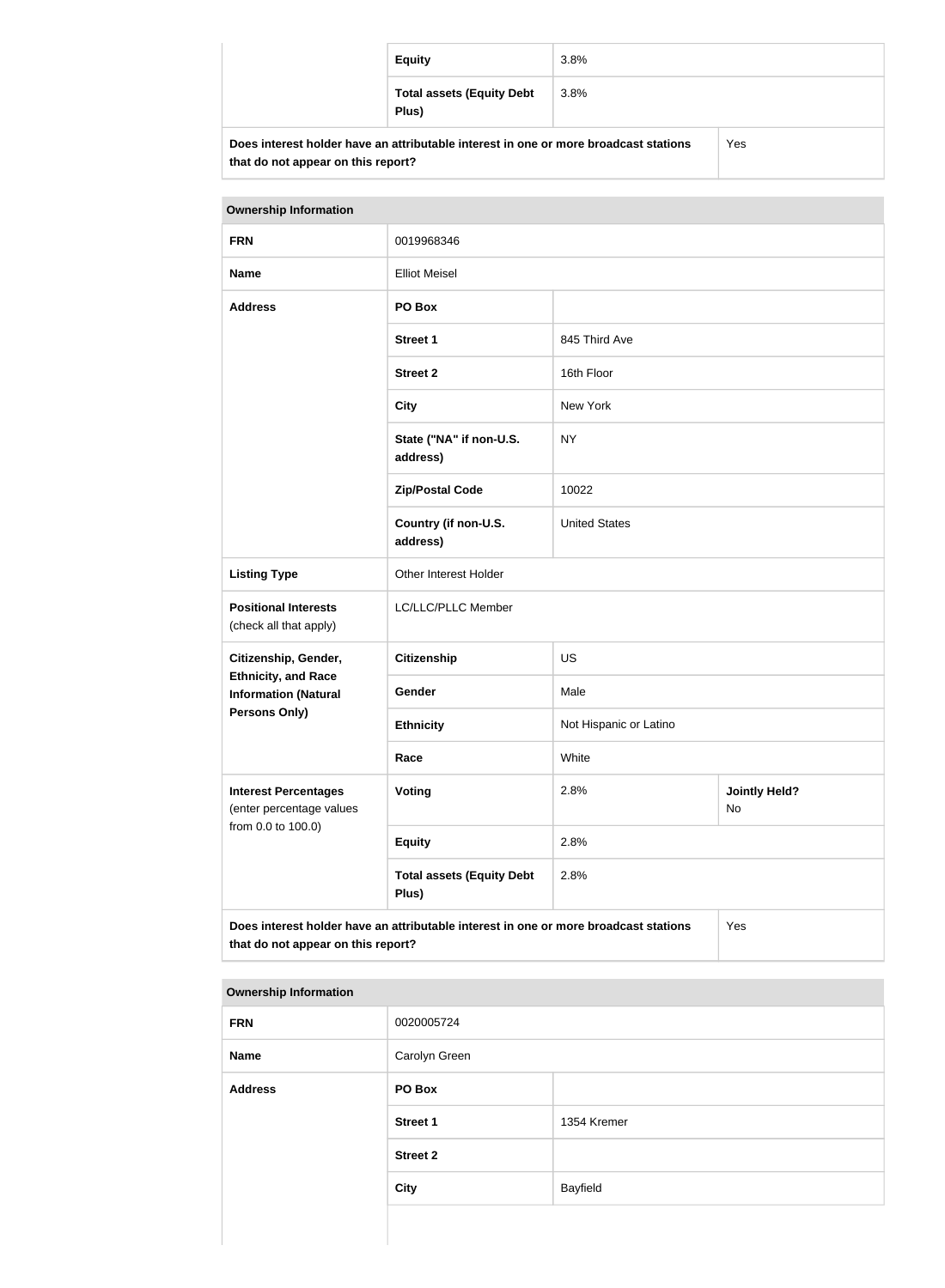|                                                                                                                                                                                                             | State ("NA" if non-U.S.<br>address)       | CO                     |                                   |
|-------------------------------------------------------------------------------------------------------------------------------------------------------------------------------------------------------------|-------------------------------------------|------------------------|-----------------------------------|
|                                                                                                                                                                                                             | <b>Zip/Postal Code</b>                    | 81122                  |                                   |
|                                                                                                                                                                                                             | Country (if non-U.S.<br>address)          | <b>United States</b>   |                                   |
| <b>Listing Type</b>                                                                                                                                                                                         | Other Interest Holder                     |                        |                                   |
| <b>Positional Interests</b><br>(check all that apply)                                                                                                                                                       | LC/LLC/PLLC Member                        |                        |                                   |
| Citizenship, Gender,                                                                                                                                                                                        | <b>Citizenship</b>                        | <b>US</b>              |                                   |
| <b>Ethnicity, and Race</b><br><b>Information (Natural</b>                                                                                                                                                   | Gender                                    | Female                 |                                   |
| Persons Only)                                                                                                                                                                                               | <b>Ethnicity</b>                          | Not Hispanic or Latino |                                   |
|                                                                                                                                                                                                             | Race                                      | White                  |                                   |
| <b>Interest Percentages</b><br>(enter percentage values                                                                                                                                                     | Voting                                    | 1.9%                   | <b>Jointly Held?</b><br><b>No</b> |
| from 0.0 to 100.0)                                                                                                                                                                                          | <b>Equity</b>                             | 1.9%                   |                                   |
|                                                                                                                                                                                                             | <b>Total assets (Equity Debt</b><br>Plus) | 1.9%                   |                                   |
| Does interest holder have an attributable interest in one or more broadcast stations<br>Yes<br>that do not appear on this report?                                                                           |                                           |                        |                                   |
|                                                                                                                                                                                                             |                                           |                        |                                   |
| (b) Respondent certifies that any interests, including equity, financial, or voting<br>Yes<br>interests, not reported in this filing are non-attributable.<br>If "No," submit as an exhibit an explanation. |                                           |                        |                                   |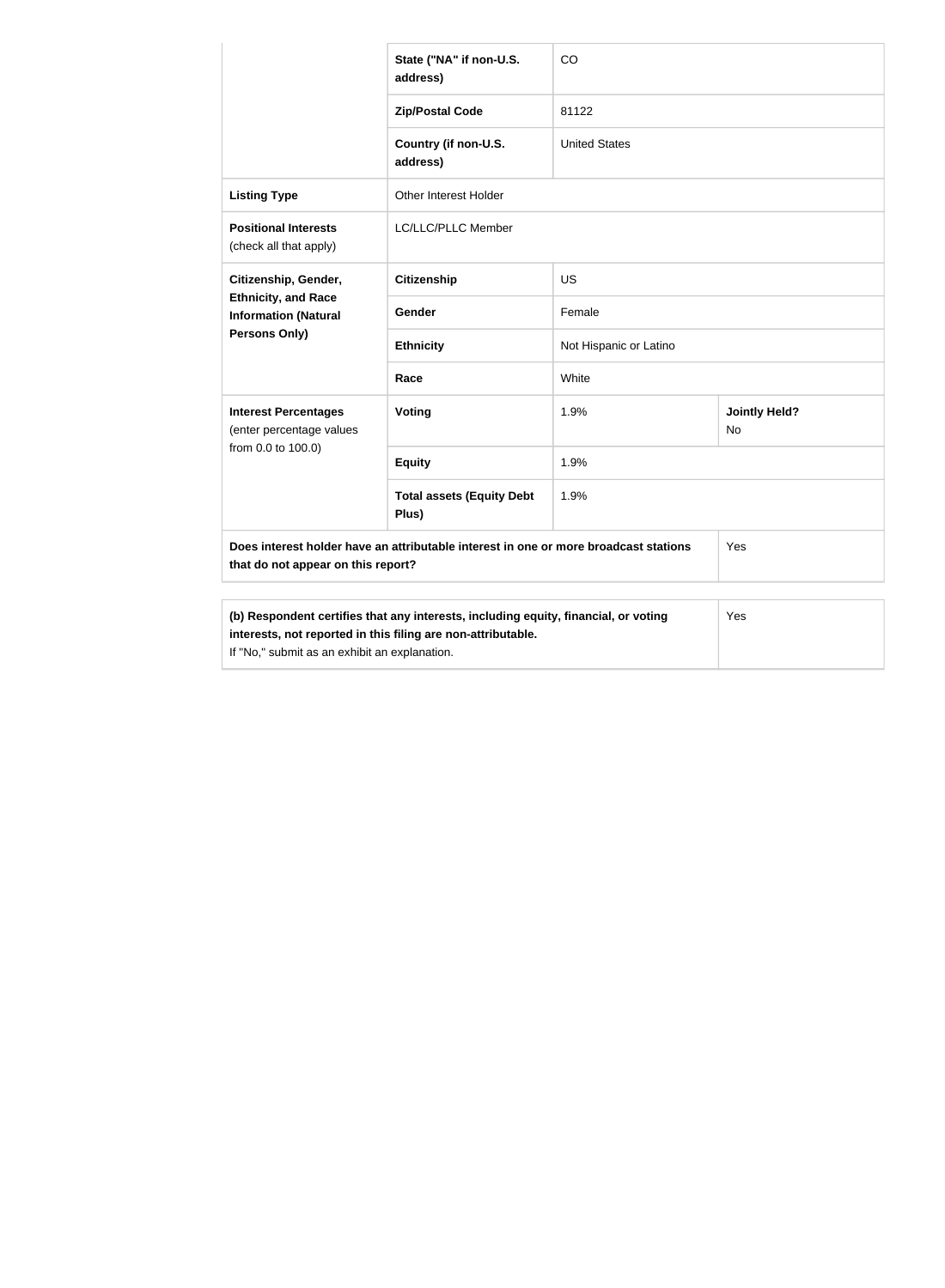

**(d) Are any of the individuals listed as an attributable interest holder in the Respondent married to each other or related to each other as parentchild or as siblings?** Yes

If "Yes," provide the following information for each such the relationship.

#### **Family Relationships**

| <b>FRN</b>   | 0020004024 | <b>Name</b> | Allen H Brill |
|--------------|------------|-------------|---------------|
| <b>FRN</b>   | 0020005757 | <b>Name</b> | Jessie Brill  |
| Relationship | Siblings   |             |               |

| (e) Is Respondent seeking an attribution exemption for any officer or director with<br>duties wholly unrelated to the Licensee(s)?                                                                                             | <b>No</b> |
|--------------------------------------------------------------------------------------------------------------------------------------------------------------------------------------------------------------------------------|-----------|
| If "Yes," complete the information in the required fields and submit an Exhibit fully describing<br>that individual's duties and responsibilities, and explaining why that individual should not be<br>attributed an interest. |           |